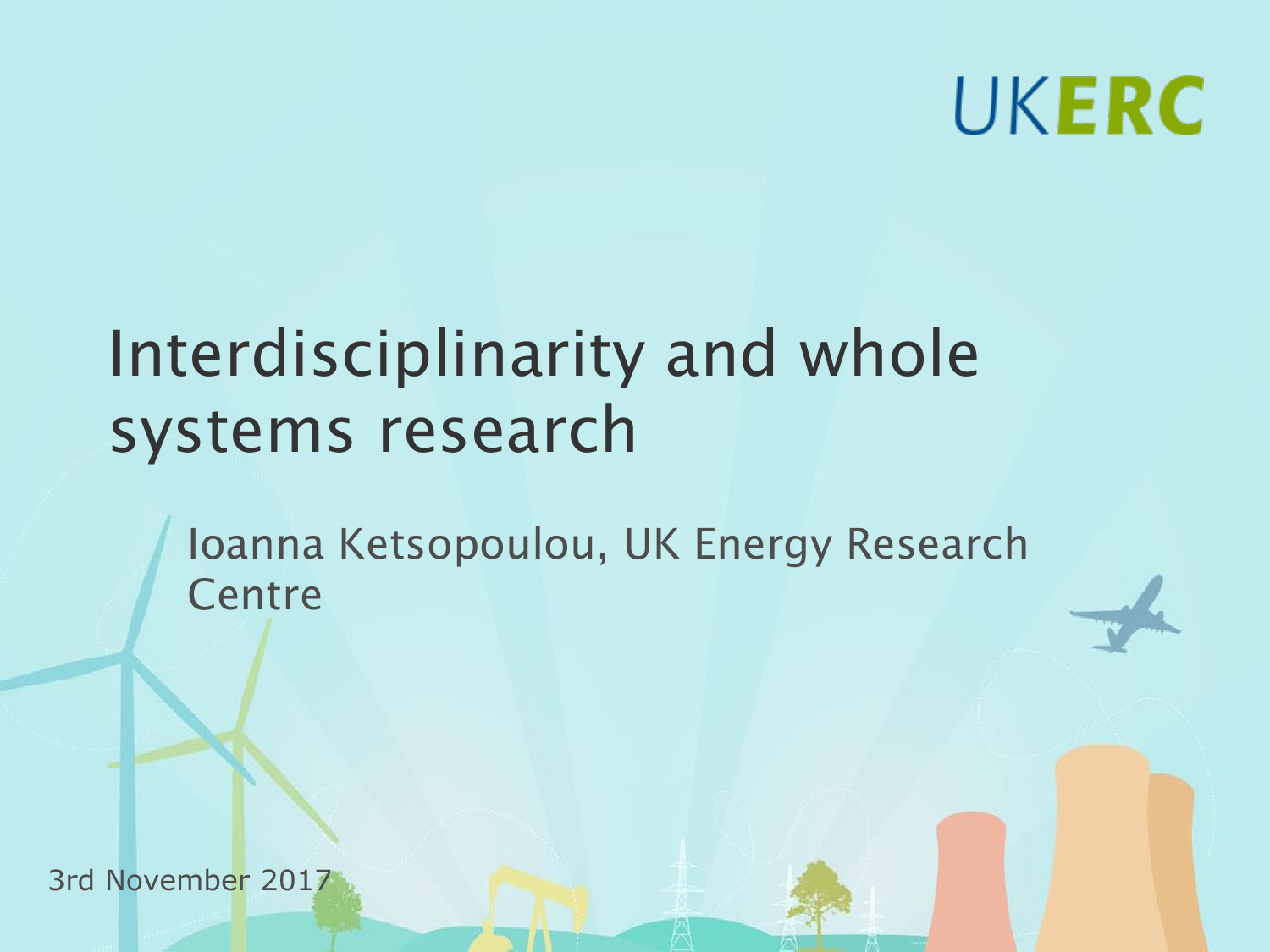# Presentation structure

What do we mean by whole systems energy research? How to achieve it?

- 1. What does 'whole systems' mean?
- 2. The UK Energy Research Centre (UKERC)
- 3. UKERC review of interdisciplinarity
- 4. Common barriers
- 5. Lessons learned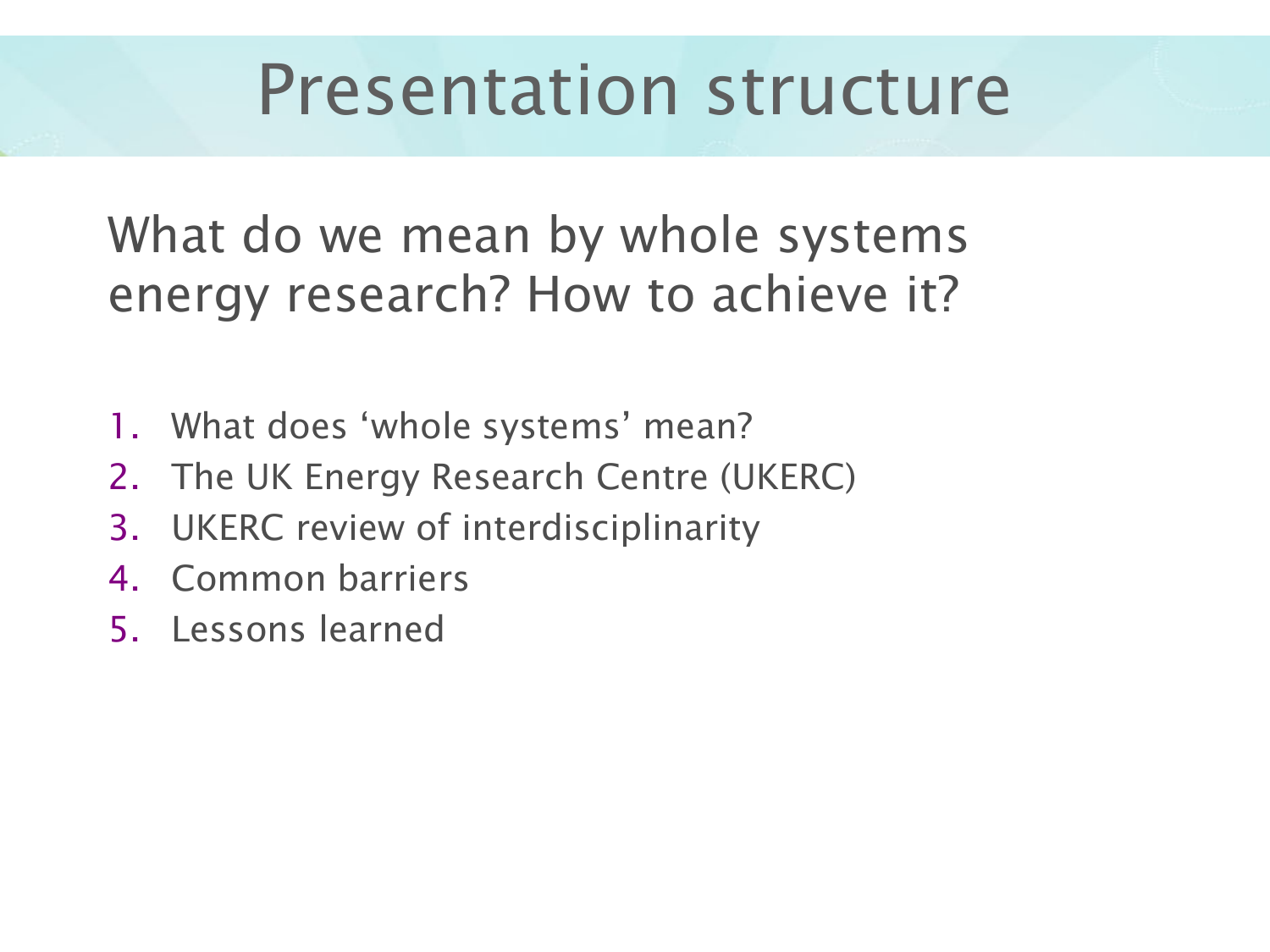#### What is whole systems energy research?

Many approaches:

Whole-systems energy research aims at a better understanding of the energy landscape, incorporating socio-economic, physical, natural, environmental and biological systems, at all spatial and temporal scales. It addresses complexities, interactions and interdependencies within the landscape, and with other systems. Whole-systems energy research necessarily draws upon a wide range of disciplines and methodologies. It does not demand comprehensive coverage at the level of individual projects, but projects must be aware of and demonstrate this approach.

Source: Scientific Advisory Committee, Research Councils Energy Programme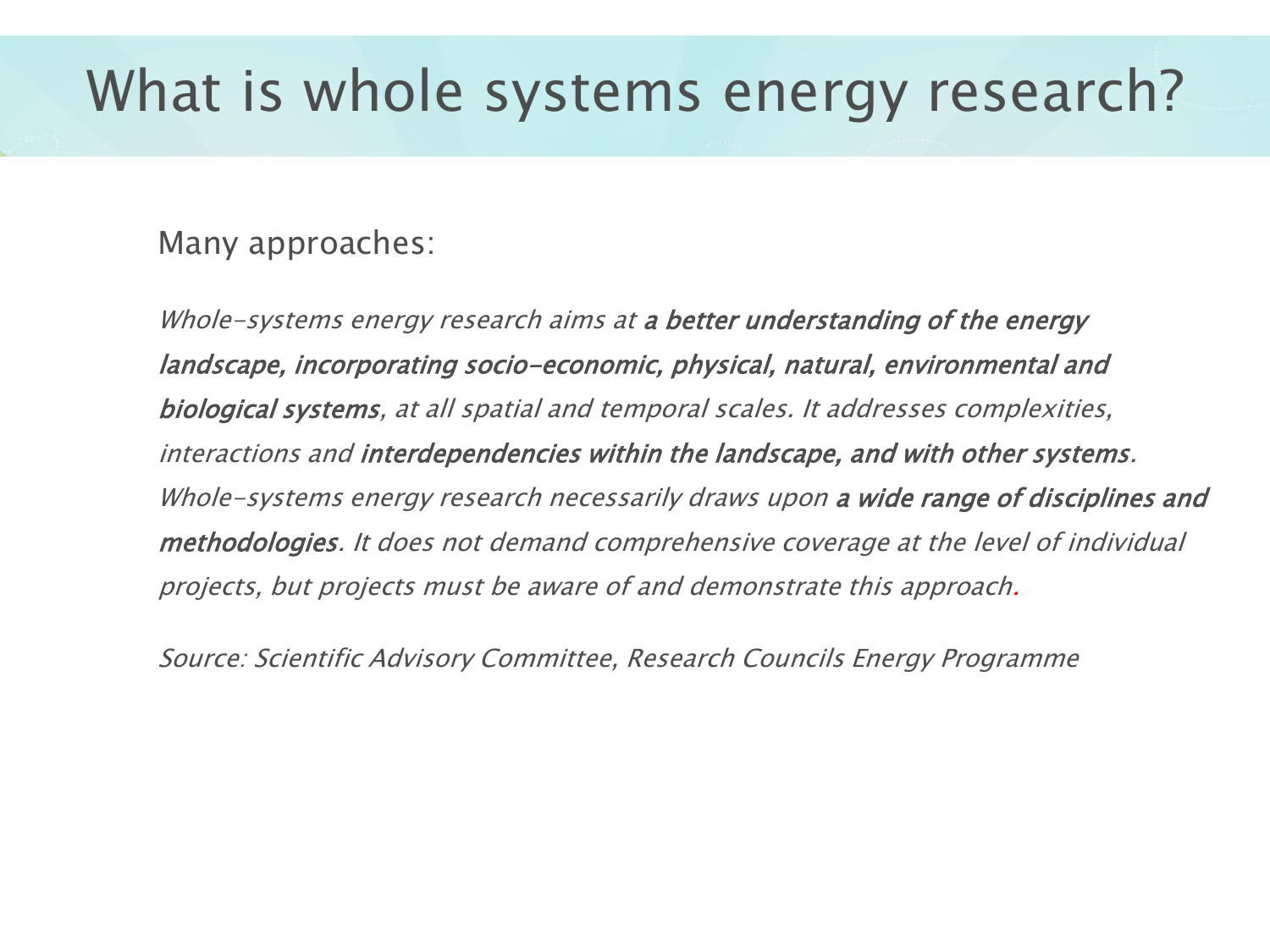### What is whole systems energy research?

UKERC working definition:

- 1. Relating to different aspects of the energy system, e.g. supply and demand
- 2. Exploring the relationship between energy and other systems, e.g. energy and the environment
- 3. Interdisciplinary terminology: 'multidisciplinarity' vs 'interdisciplinarity' vs 'transdisciplinarity'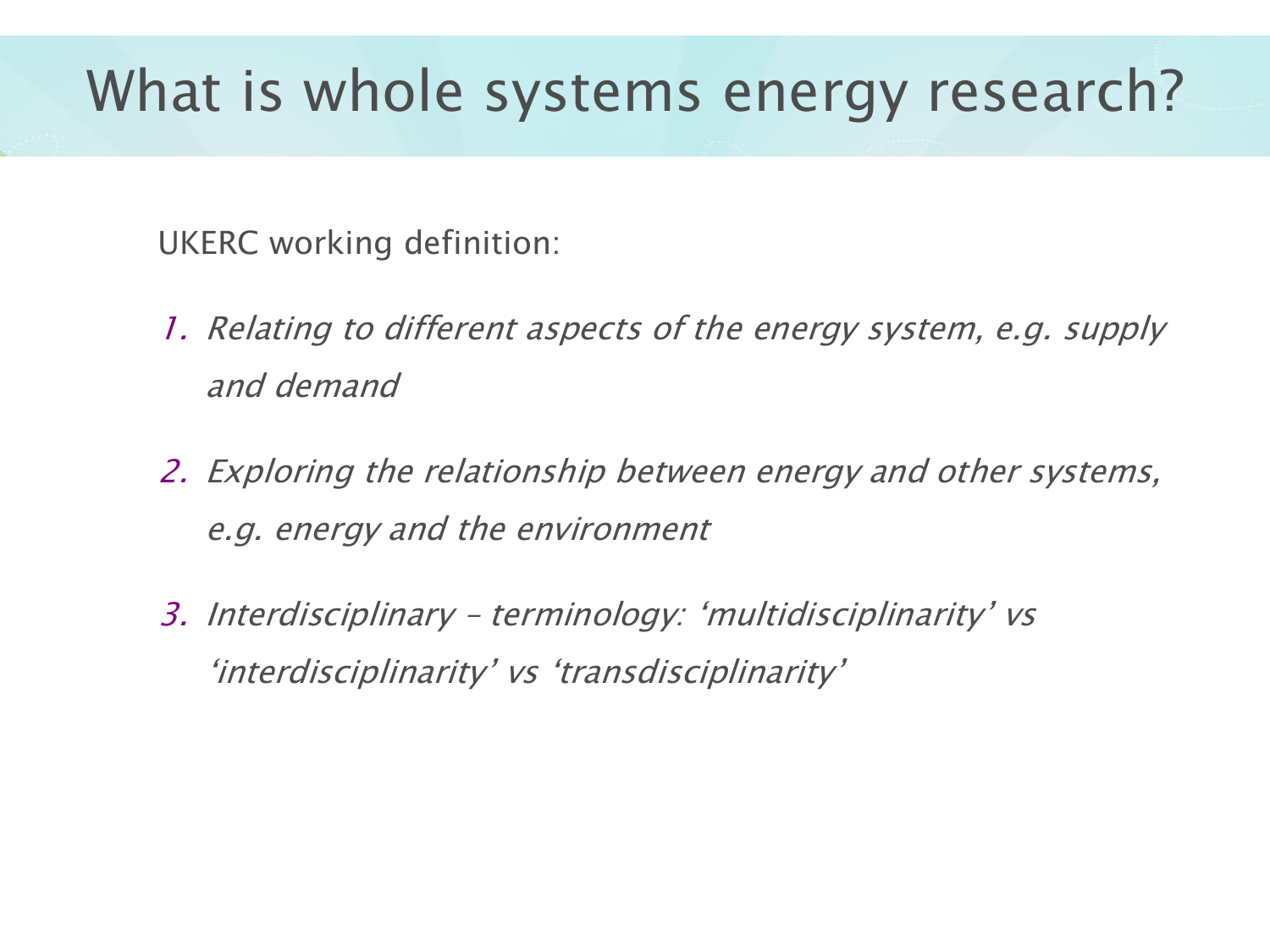# UKERC research programme

2004-09: What does a decarbonised the UK energy system in 2050 look like?

2009-14: Making it happen: how can decarbonisation by 2050 be achieved?

2014-19: The UK energy transition in an uncertain world: challenges and trade-offs

Focus on interdisciplinary, whole systems research and engagement

'The research challenges are many and diverse. Nearly all cross the boundaries of physical science, engineering, environmental science, socio-economic and sociopolitical sciences, and life sciences … A multidisciplinary approach is essential in this area.' (ERRG, 2001)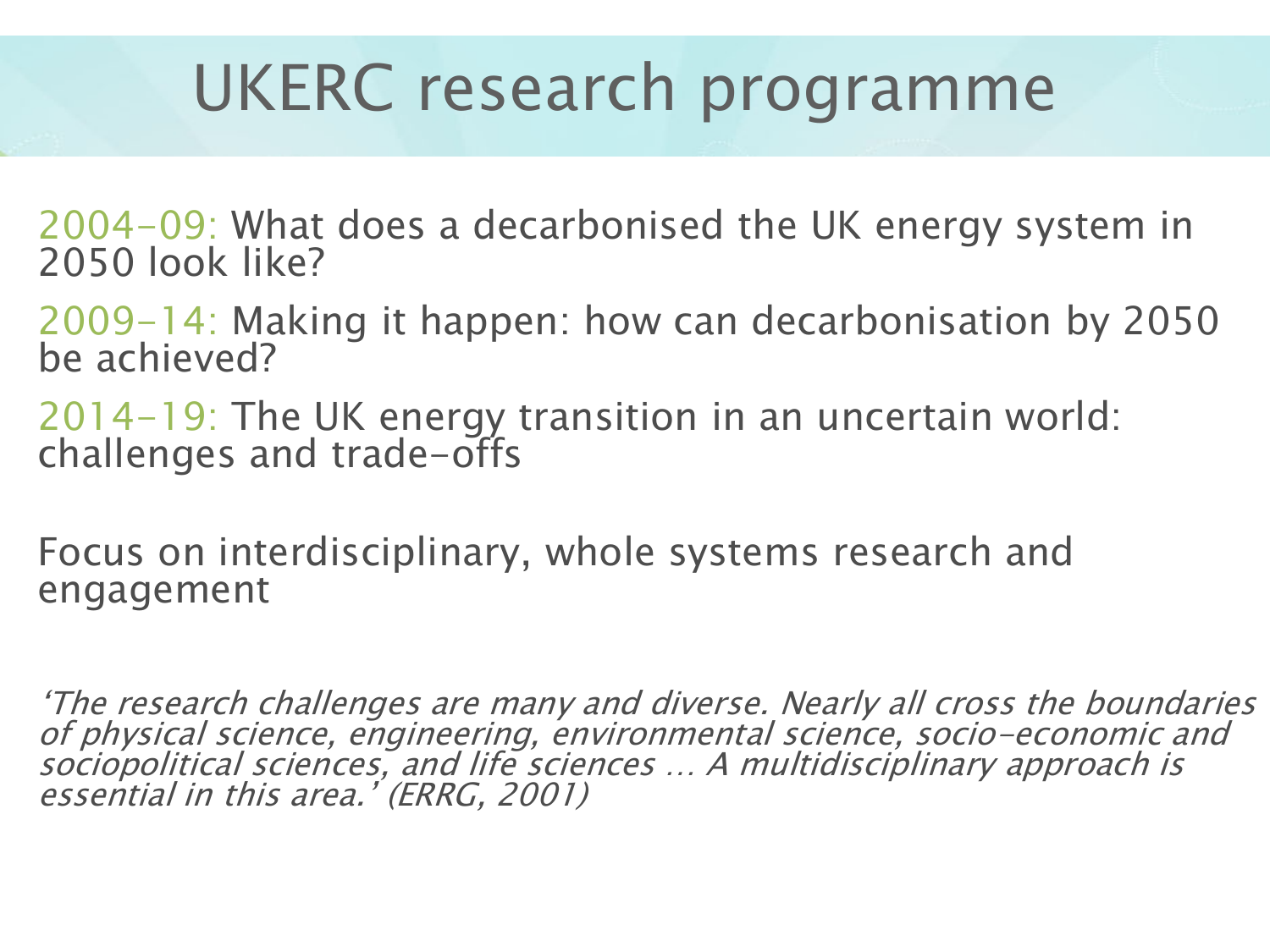### UKERC research programme: 2004-2006

#### **FIGURE 1: UK ENERGY RESEARCH CENTRE: THEMATIC STRUCTURE**

|                                                        | <b>Demand reduction</b> | <b>Future sources of</b><br>energy | <b>Infrastructure and</b><br>supply |
|--------------------------------------------------------|-------------------------|------------------------------------|-------------------------------------|
| <b>Energy systems and modelling</b>                    |                         |                                    |                                     |
| <b>Environmental sustainability</b>                    |                         |                                    |                                     |
| <b>Materials for next generation</b><br>energy systems |                         |                                    |                                     |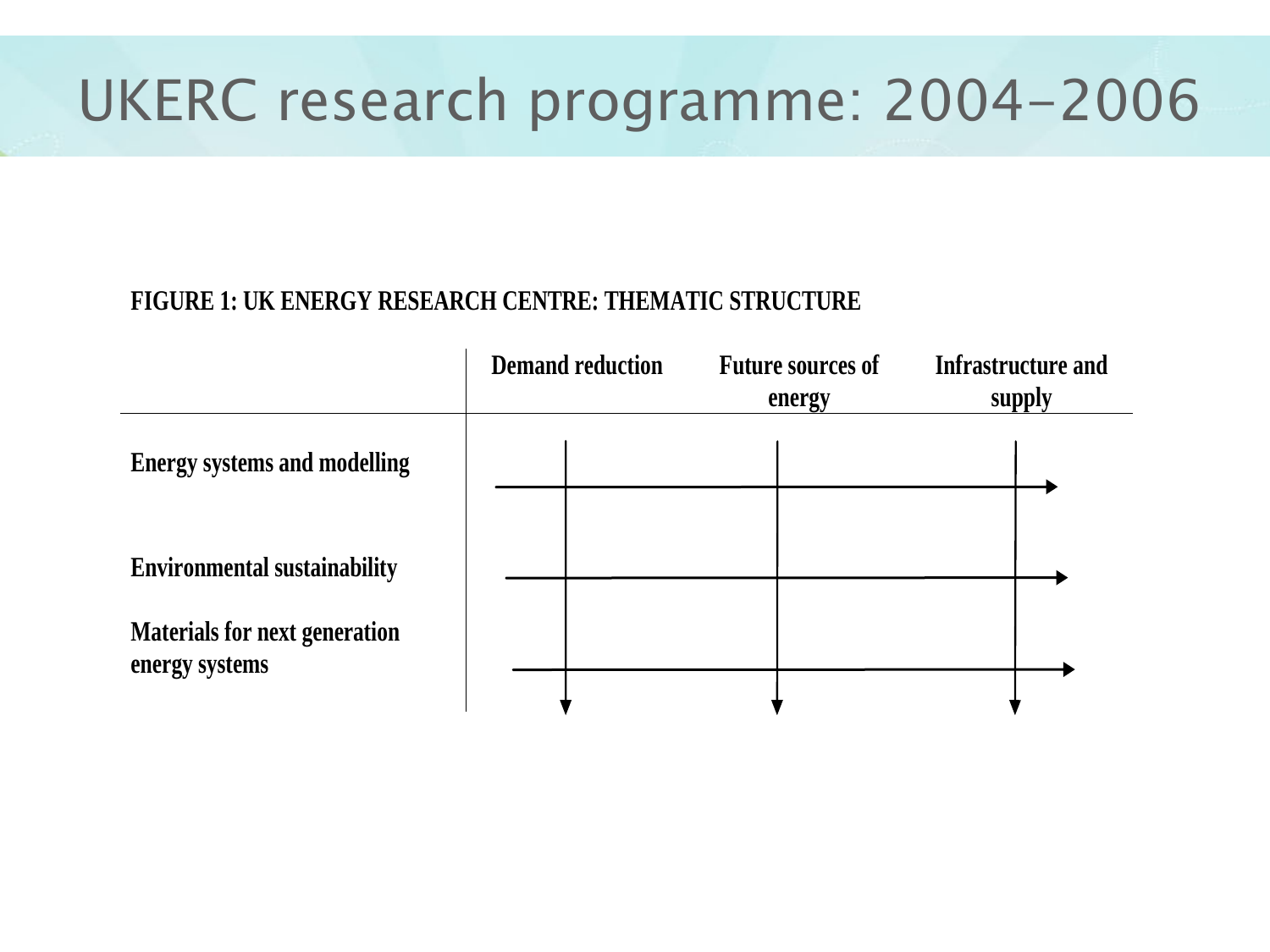#### UKERC research programme: 2014 -2019



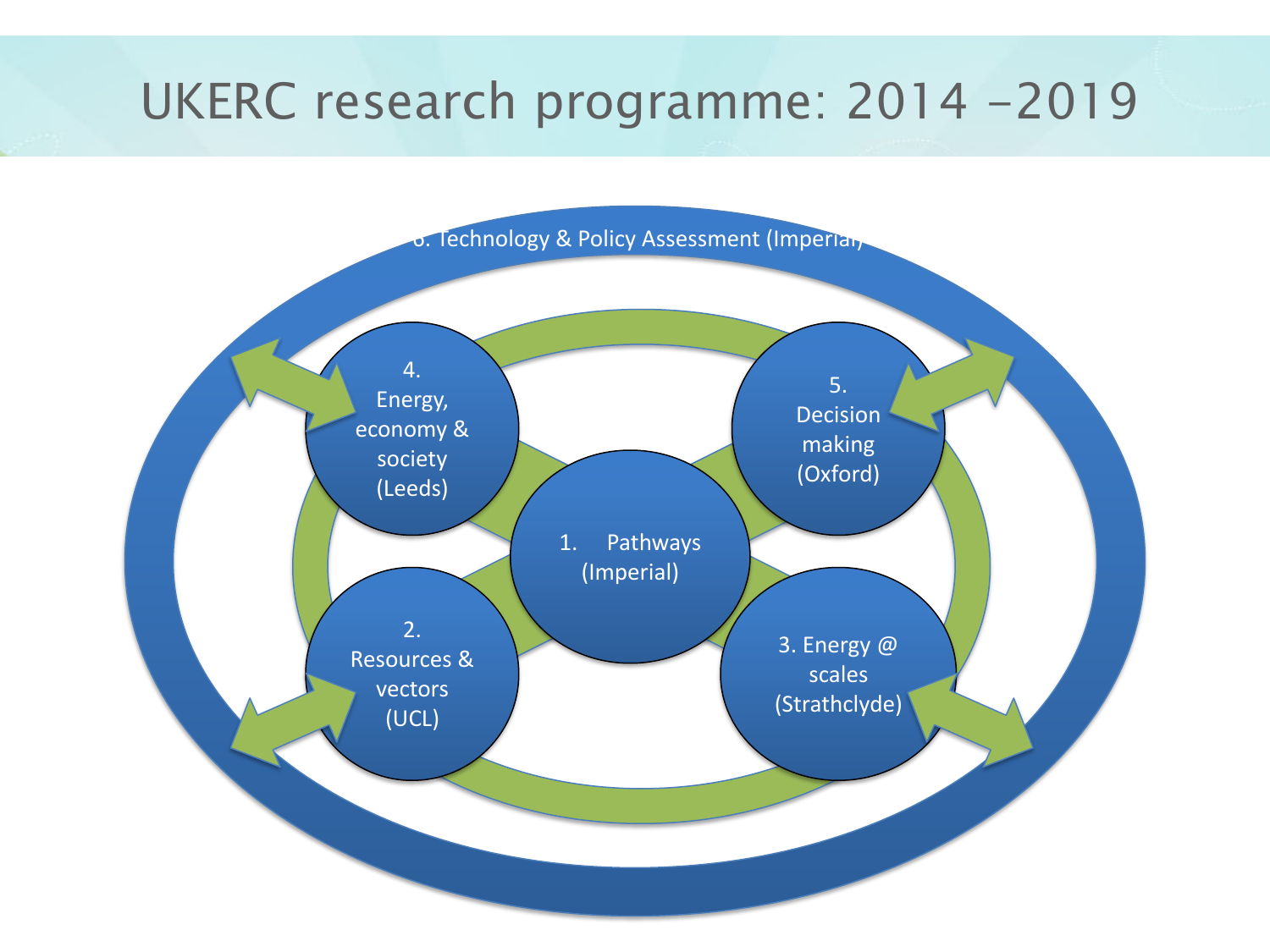# UKERC interdisciplinarity review

- Workshop session, online survey, interviews
- Orientation towards realworld, complex problems
- **EXECT:** interdisciplinary perspective seen by all as essential

'the big questions cut across disciplinary boundaries'

'whole systems' means understanding the interconnectedeness between all the aspects'



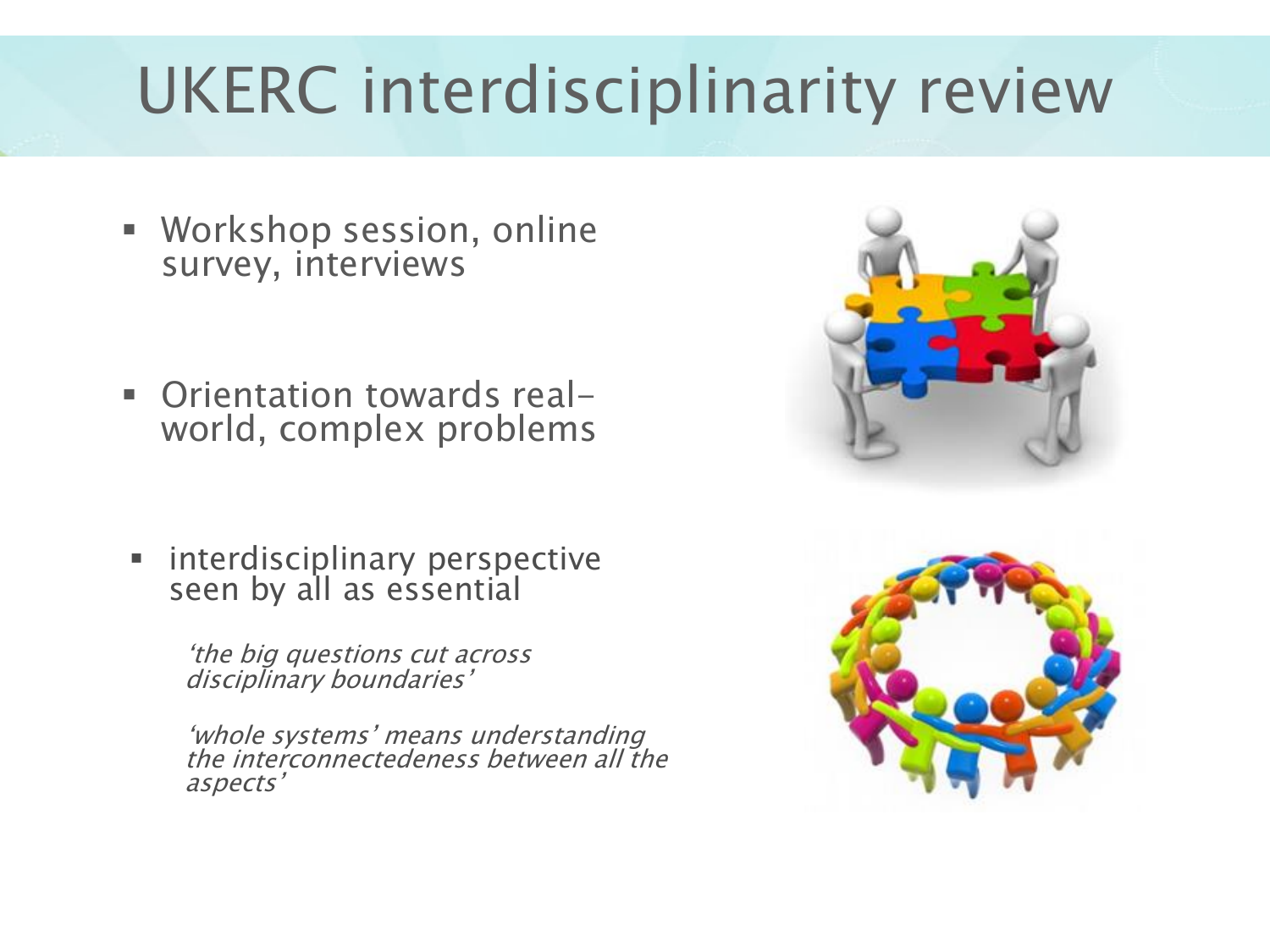## Common barriers

■ Extra effort involved and negative career impact

' [it's] easier to progress as an academic if you can give yourself a strong disciplinary home'

'being interdisciplinary can have negative effects on publication rankings and career prospects'

Particular concerns for early career researchers

'we need more evidence of their progression beyond the post-doc-phase'

**■** Mixed views on value of metrics

'metrics are difficult for interdisciplinarity … we need surveys to identify usefulness, rather than trying to metricise it'

▪ Wider structural problems

'the RCs put a lot of emphasis on inter-disciplinarity … [but] research is evaluated on a disciplinary-based REF panel'

'talking about the power relations … between Research Councils would be regarded as extremely impolite'

Heavy reliance on committed individuals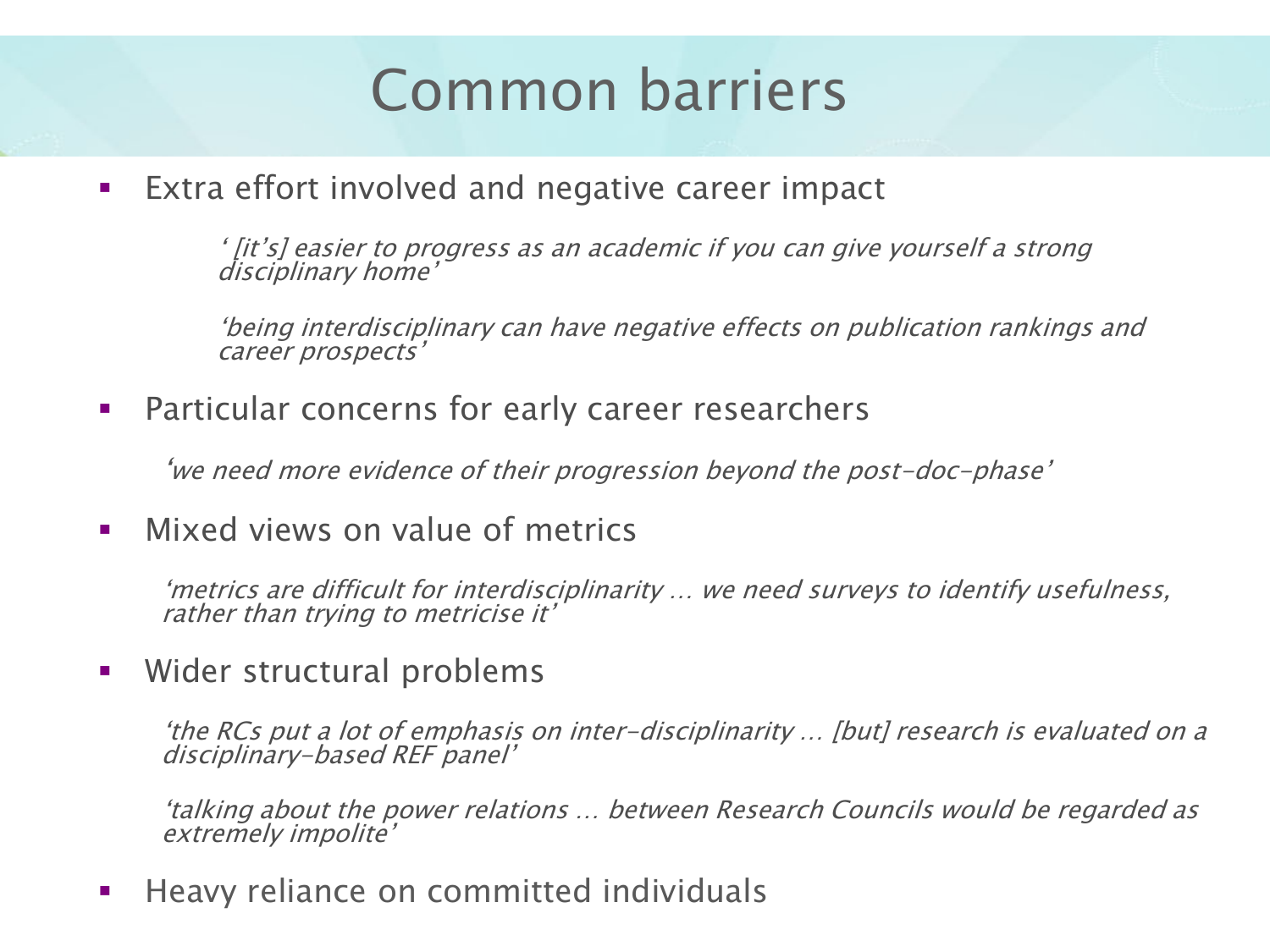# Research programme design

- Be explicit interdisciplinary ambition
	- No single best practice blueprint
	- **EXEC** Clarify aspirations regarding multidisciplinarity, interdisciplinarity and transdisciplinarity – different requirements regarding research design and resource requirements
- Recognise and allow for the extra time and effort involved

'Interdisciplinary research is hard … sociotechnical systems are complex'

'it takes time to develop interdisciplinary and transdisciplinary understandings, and a big personal investment'

'The best collaborations come out of relationships of trust … formed from multiple interpersonal interaction'

- Develop mechanisms for collaboration with the wider research community and other stakeholders
	- Events, co-funding, research co-design and co-production
	- **·** Independence vs openness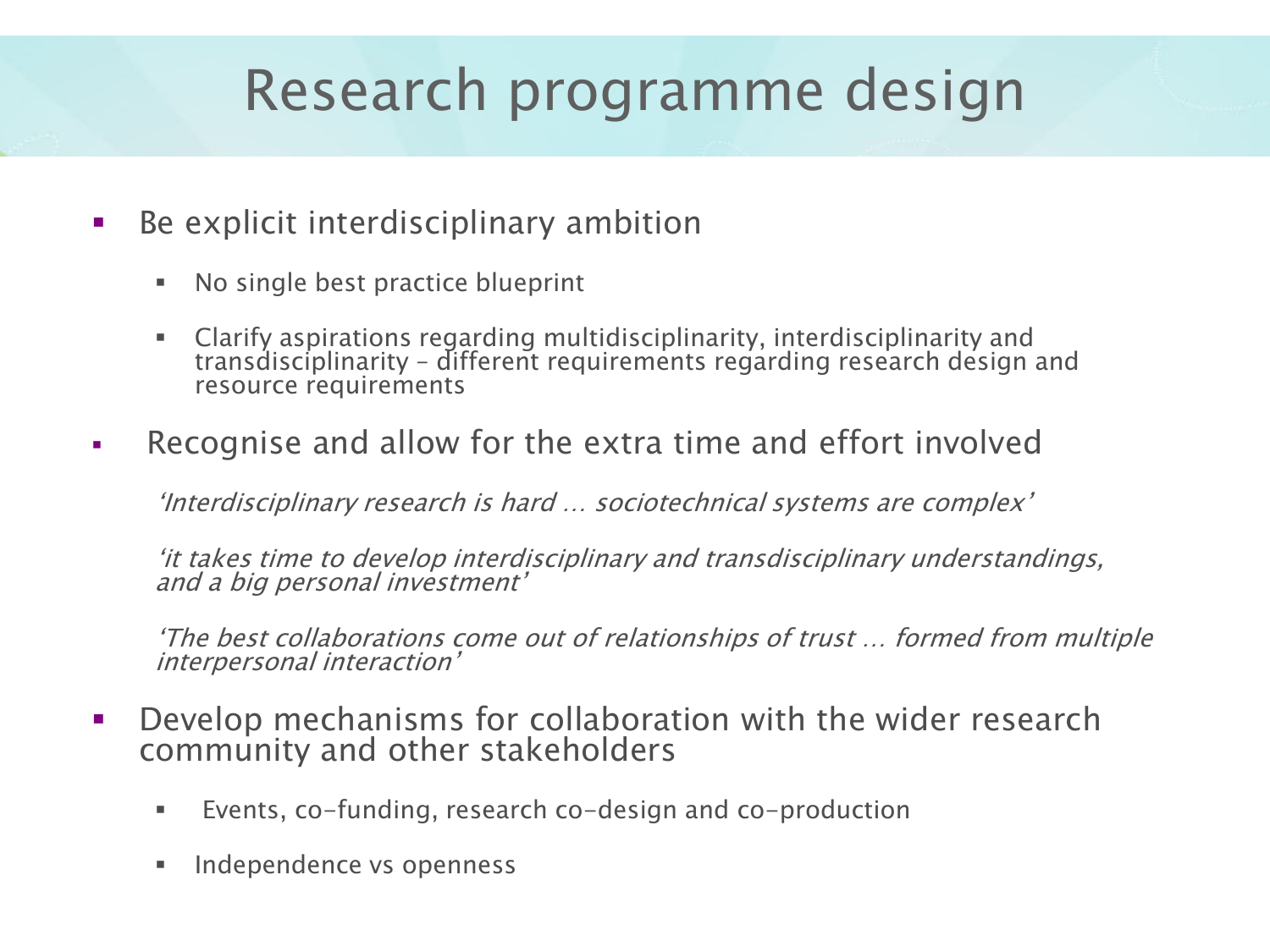# Top-down and bottom-up

'Root and branch' interdisciplinary research strategy at different levels: researcher/ project/ theme/ programme level

- Researcher level: designate a proportion of researcher time to work across projects
- Project level: design collaborative projects
- **•** Theme level: insist on regular theme meetings / assign theme leaders and deputy theme leaders from different disciplines
- Programme level: create opportunities for informal thinking / stagegate funding / dedicated resources for integration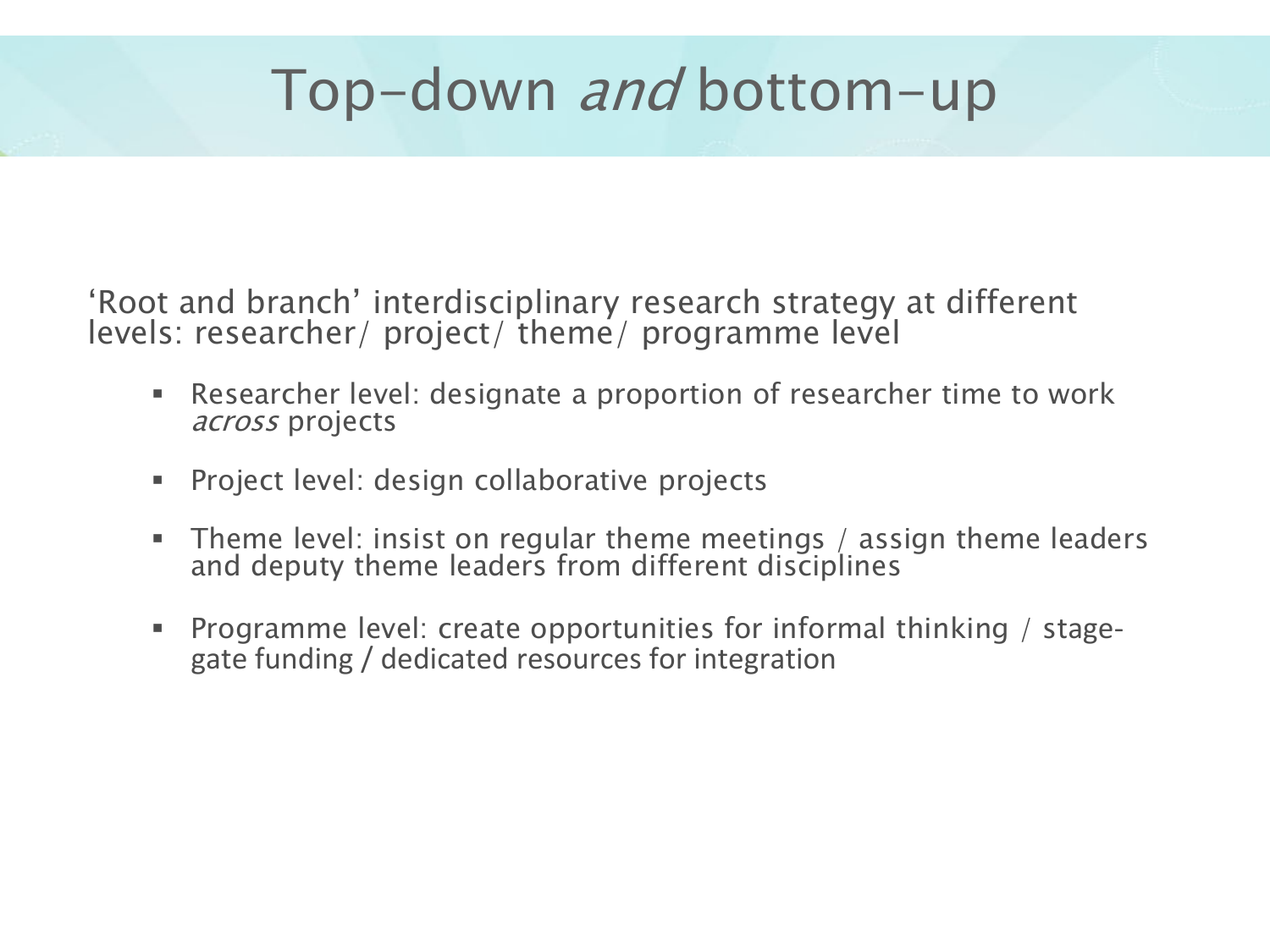# Drawing lessons

Set up an explicit strategy for interdisciplinary development and stakeholder engagement

Integration from day 1

'start with integrating aspirations from the beginning.'

'get specific input from people who specialise in interdisciplinary studies'

- Stronger publication strategy to help interdisciplinary academics
- Recognise the wider structural issues... serve the individual needs of different funders?
- Recognise trade-offs: flexibility/ diversity and integration/coherence

'it's about working with people who have the passion and drive… finding the right people'